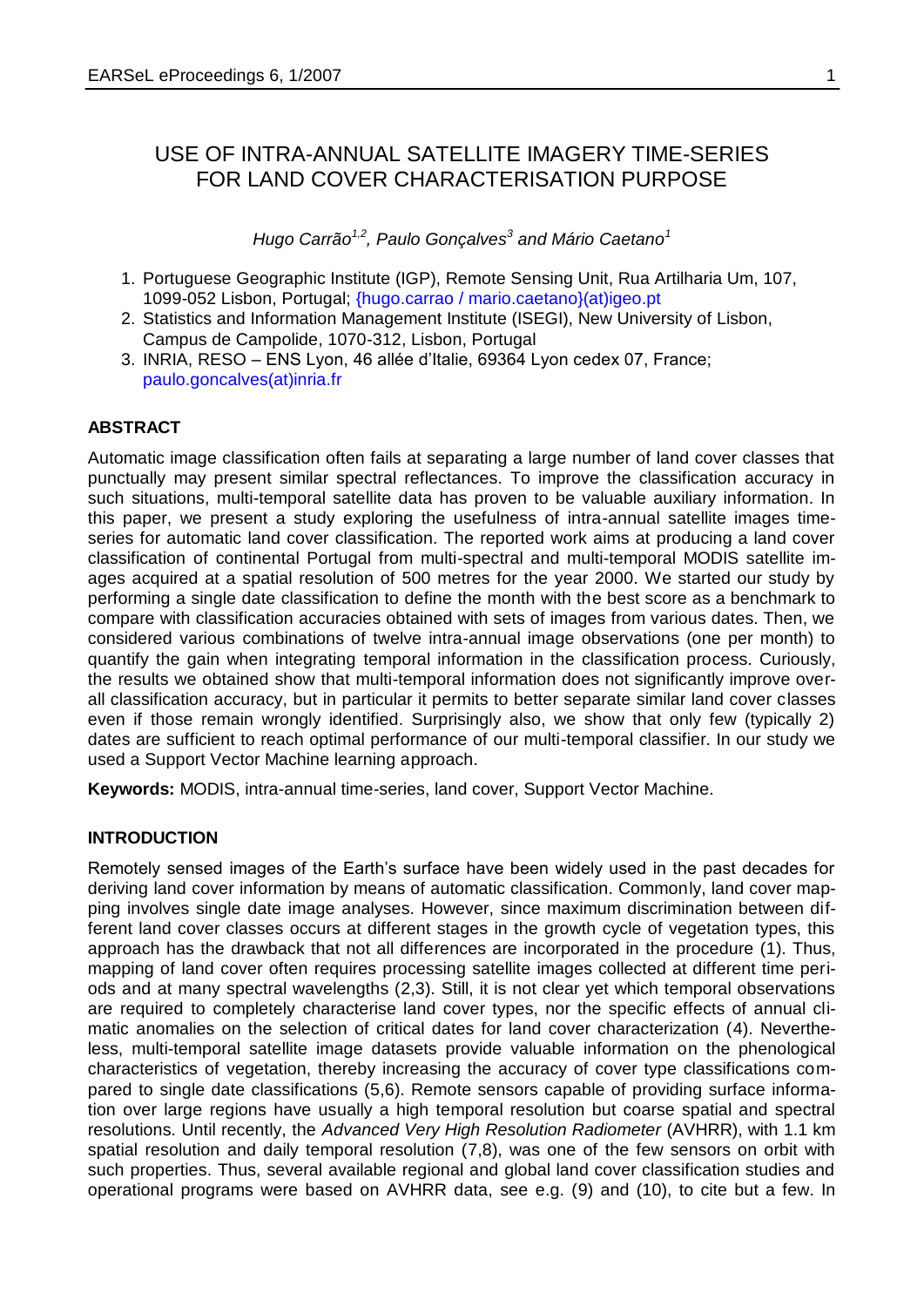these situations, the multi-temporal spectral information provide a valuable substitute for the enhanced spectral and spatial characteristics of high resolution remote sensors (e.g., Landsat and SPOT), which have been mainly exploited for automatic land cover classification at national and local scales.

<span id="page-1-1"></span><span id="page-1-0"></span>Nowadays, other Earth Observation (EO) sensors with high temporal resolutions, such as the *MEdium Resolution Imaging Spectrometer* (MERIS) and the *Moderate Resolution Imaging Spectroradiometer* (MODIS) are also available, featuring better spatial resolutions (up to 300 and 250 m, respectively) and superior standards of calibration, georeferencing and atmospheric correction, as well as detailed per pixel data quality information. As such, the EO community has started to explore images acquired by these two sensors for the land cover assessment at regional and global scales (e.g. 11,12,13,14,15,16,17,18). In particular, spectral, temporal, and spatial information acquired by these sensors are all included as part of the feature space exploited for land cover classification of wide regions (19). Imagery time-series analysis remains an essential approach for land cover cartography production at medium spatial scales, although high spectral resolution imagery allows for retrieving more detailed land cover features with single date information than before (3).

In this study we compare the accuracy of land cover classifications performed in Portugal with single date and intra-annual MODIS time-series acquired at a nominal resolution of 500 m. Specifically, we evaluate if classification accuracy is significantly improved with multi-temporal spectral information in opposition to single date spectral data. Land cover classification results were computed with Support Vector Machine (SVM), a recently proposed supervised classification system that is insensitive to space dimensionality (20).

## **STUDY AREA AND DATA**

The study area is the entire Portuguese mainland territory. Portugal is in a transition zone featuring diverse landscapes representing both Mediterranean and Atlantic climate environments. This landscape heterogeneity allows for the extrapolation of the developed methodologies to other regions of the world.

Our study relies on the MOD09A1 product, an 8 days composite of surface reflectance images, freely available from MODIS Data Product web site [\(http://modis.gsfc.nasa.gov\)](http://modis.gsfc.nasa.gov/). We considered a full year observation period, from February 2000 to January 2001 (12 cloud free images), of surface reflectances measured within seven disjoint spectral bands (VIS+SWIR+MIR) and imaged at a nominal spatial resolution of 500 metres. Moreover, two vegetation indices (i.e. Normalized Difference Vegetation Index (*NDVI*, Eq. 1); Enhanced Vegetation Index (*EVI*, Eq. 2)) were also calculated for each date and used as additional band information.

$$
NDVI = (\rho_{\text{nir}} - \rho_{\text{red}})/(\rho_{\text{nir}} + \rho_{\text{red}})
$$
\n(1)

$$
EVI = 2.5 \frac{\rho_{\text{nir}} - \rho_{\text{red}}}{\rho_{\text{nir}} + 6\rho_{\text{red}} - 7.5\rho_{\text{blue}} + 1}
$$
 (2)

Where  $\rho_{\textit{nir}}$ ,  $\rho_{\textit{red}}$  and  $\rho_{\textit{blue}}$  represent the surface reflectance of near-infrared (B2), red (B1) and blue (B3) MOD09A1 bands, respectively.

The land cover classes used in this study are the following: Water Bodies (WB), Natural grassland (Ng), Broadleaved Closed Trees (BCT), Barren (B), Shrubland (S), Needleleaved Closed Trees (NCT), Irrigated Herbaceous Crops (IHC), Rain Fed Herbaceous Crops (RHC) and Continuous Artificial Areas (CAA).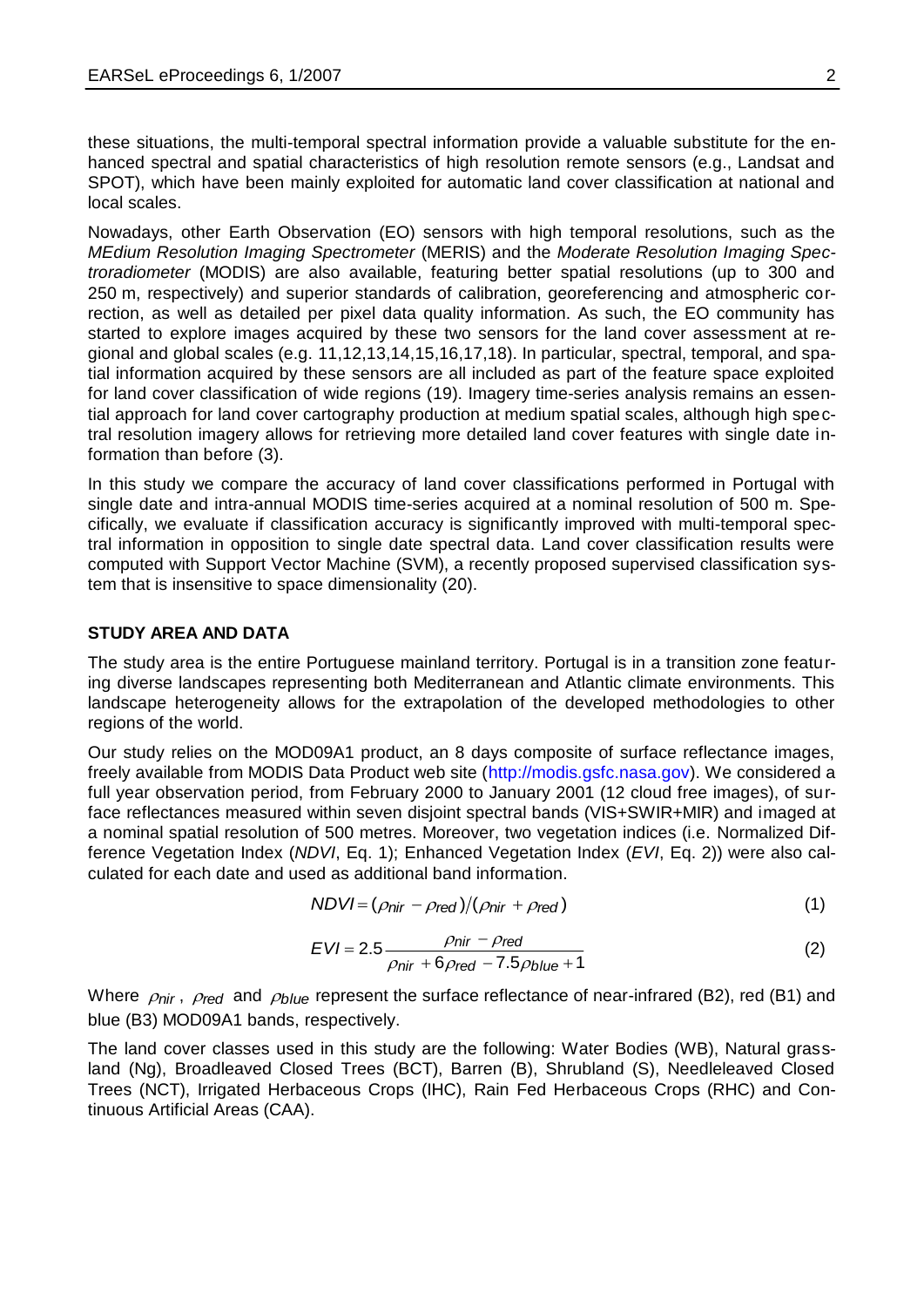#### **METHODOLOGY**

#### **Sampling**

In order to test the several classification approaches using the defined nomenclature, we selected a collection of representative sample units for the nine classes of the nomenclature for the year 2000. Each sample unit represents a specific land cover class covering a surface area of 500 m by 500 m (same as the nominal resolution of used satellite images) and the final set was acquired following a stratified random sampling design using the CORINE Land Cover 2000 (CLC2000) cartography (21) as strata. To recheck every sample unit collected for each land cover class and to take into account the generalisation procedure we used ancillary data (e.g. Landsat ETM+ images acquired during the year of 2000 and orthorectified colour infrared aerial photography of 1995). At the end of this process 354 sample units were uniformly collected all over the mainland territory and distributed among the classes as follows: WB (40), Ng (16), BCT (40), B (27), S (18), NCT (55), IHC (52), RHC (59), and CAA (47).

## **Classification**

Land cover classification results were computed with Support Vector Machine (SVM). SVM are a new generation of supervised learning systems based on recent advances in statistical learning theory (22). Pioneered by the work on learning strategy by Vapnik and collaborators (23,24), they have rapidly and successfully been applied to numerous real-world classification problems. In short, SVM is a kernel-based classifier that uses a non-linear mapping to transpose the data initially lying in a non-linearly separable space, onto a (possibly infinite dimension) feature space. Due to the high complexity of this new representation, it is likely that the different classes become linearly separable. In our specific task, we used Gaussian kernels and a regularisation strategy that is often referred to as the y-parameterisation in the SVM literature (25). The generalisation to multiple classes' problem was straightforward using a one-versus-the-rest strategy. See [\(11\)](#page-1-0) and [\(13\)](#page-1-1) for a complete and detailed description of the SVM learning system used in this study.

Twelve classifications with SVM, each one using a single-date image from a different month, were initially performed in order to compare the results of posterior multi-temporal images classifications against the best classification accuracy based on single date spectral information. In a second step, land cover classifications with SVM were performed with several combinatorial subsets of the twelve monthly images. We computed all possible classifications for subsets of two and three dates (66 and 220 combinations, respectively). A classification based on the set comprising all the twelve image dates was also performed. Other combinatorial subsets were discarded because we achieved the essential results with these arrangements.

There is little guidance in the literature on the criteria to be used in selecting the optimal kernelspecific parameters for SVM computation, so a number of trials were carried out with each dataset using different kernel-specific parameters, and taking into account classification accuracy as a measurement of their quality (20).

All classification results have been obtained using cross validation – a standard procedure used in longitudinal data analysis, e.g. land cover classification (26,27,28), that permits evaluating the first and second order statistics of the classifier. Cross validation permits evaluating the performance of a classifier from a single data set used for train and test purposes simultaneously. The data is split into *n* subsets of samples, and *n* classifications are performed using each subset as a hold-out set. The classifier accuracy is scored on the hold-out set of each classification. The average accuracy is taken as the estimated accuracy over the entire domain that is to be classified. We fixed to five the number of cross validation folds (26).

#### **Analysis**

In order to perform a systematic investigation of the relative gain from incorporating a temporal dimension into the land cover classification process, standard accuracy measures were derived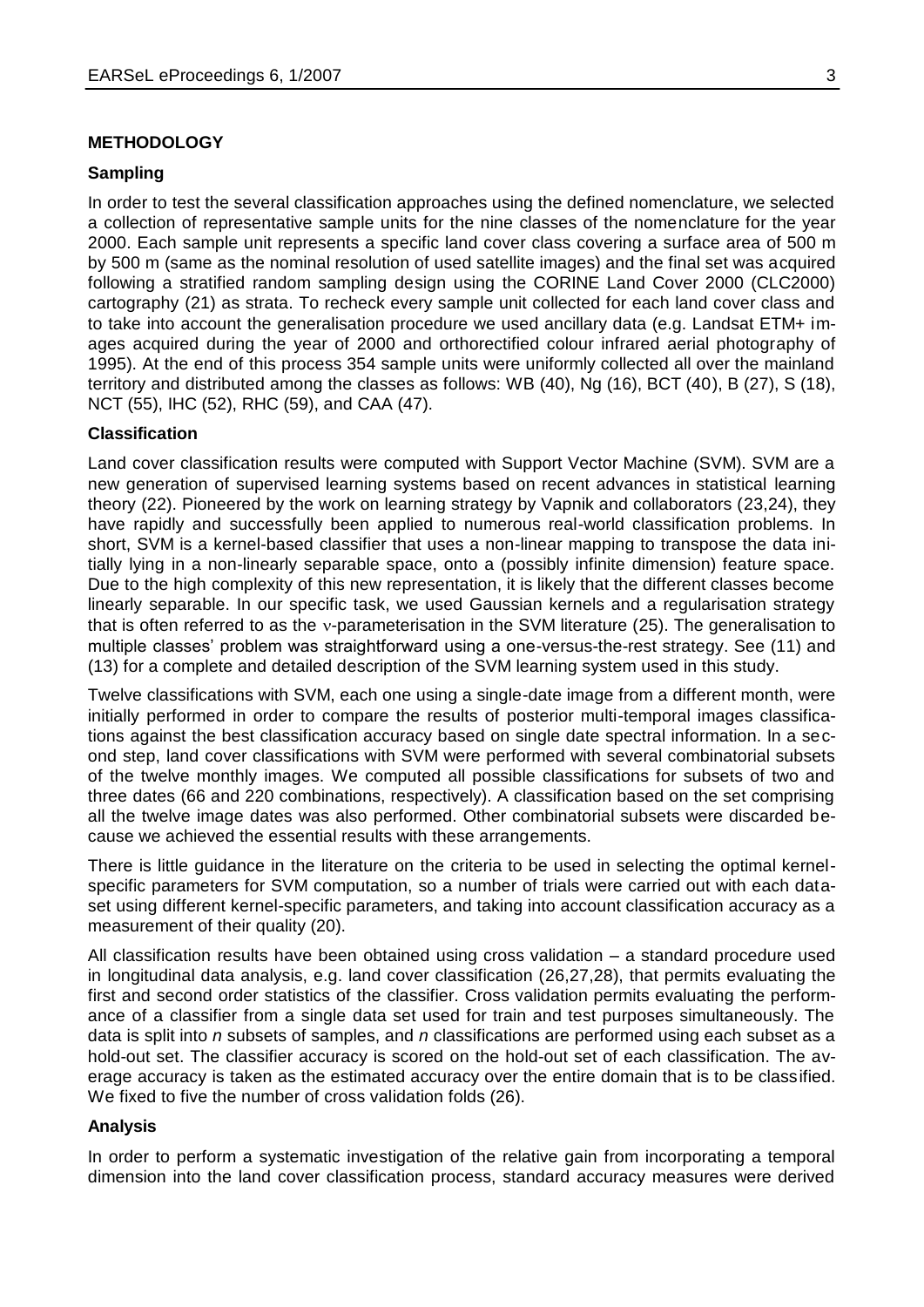from the classification results obtained with each combinatorial subset of the twelve monthly images. The measures used were: overall accuracy, producer's accuracy and user's accuracy (29).

Moreover, since the comparison of classifications was fundamental to the study, a statistically rigorous approach for asserting significant differences between our experimental setups was adopted (26). The goal was to evaluate  $H_o$  :  $p_a = p_b$  versus  $H_1$  :  $p_a < p_b$ , in which  $p_a$  and  $p_b$ indicate, respectively, the proportion of correctly classified pixels from *a* and *b* images datasets, and moreover card (*b*) > card (*a*). The hypothesis testing for the difference between two variables with binomial sampling distribution is based upon the standardised normal test statistic (30.31.32)

$$
Z = \frac{\hat{p}_a - \hat{p}_b}{\sqrt{\hat{p}(1-\hat{p})\left(\frac{1}{m} + \frac{1}{n}\right)}} \xrightarrow{a} N(0,1)
$$
\n(3)

in which  $\hat{p}_a - \hat{p}_b$  is the sample estimate of  $p_a - p_b$ ,  $\hat{p} = (m\hat{p}_a + n\hat{p}_b)/(m + n)$ , and m and n the number of samples used to derive  $\hat{p}_a$  and  $\hat{p}_b$ , respectively. With this test, a significant increase in classification accuracy occurs at 95% level of confidence if  $Z < -1.645$ .

#### **RESULTS AND DISCUSSION**

In Figure 1 we present the overall 9-classes classification accuracy obtained with SVM applied to each of the monthly dates separately. The goal was to define the month yielding the best score and to use this as a benchmark to position the classification accuracies obtained with multitemporal image sets.



*Figure 1. Overall classification accuracy as a function of time.* 

The best classification rates are attained in summer times (between June and September), with August being the month with the maximum overall classification accuracy. These results are similar to the ones obtained by [\(13\)](#page-1-1), confirming that this is the best period to discriminate between core cover types in Portugal.

A closer view at the user's and producer's accuracies per class (Table 1), based on the classification results derived with the reflectances and vegetation indices measured in the August image, shows that "Natural grassland" (Ng) is definitely the least distinguishable land cover class, frequently confounded with "Shrubland" (S), "Barren" (B) and "Rain Fed Herbaceous Crops" (RHC). Similarly, "Shrubland" (S) is often confounded with several land cover classes, but mainly with "Natural Grassland" (Ng).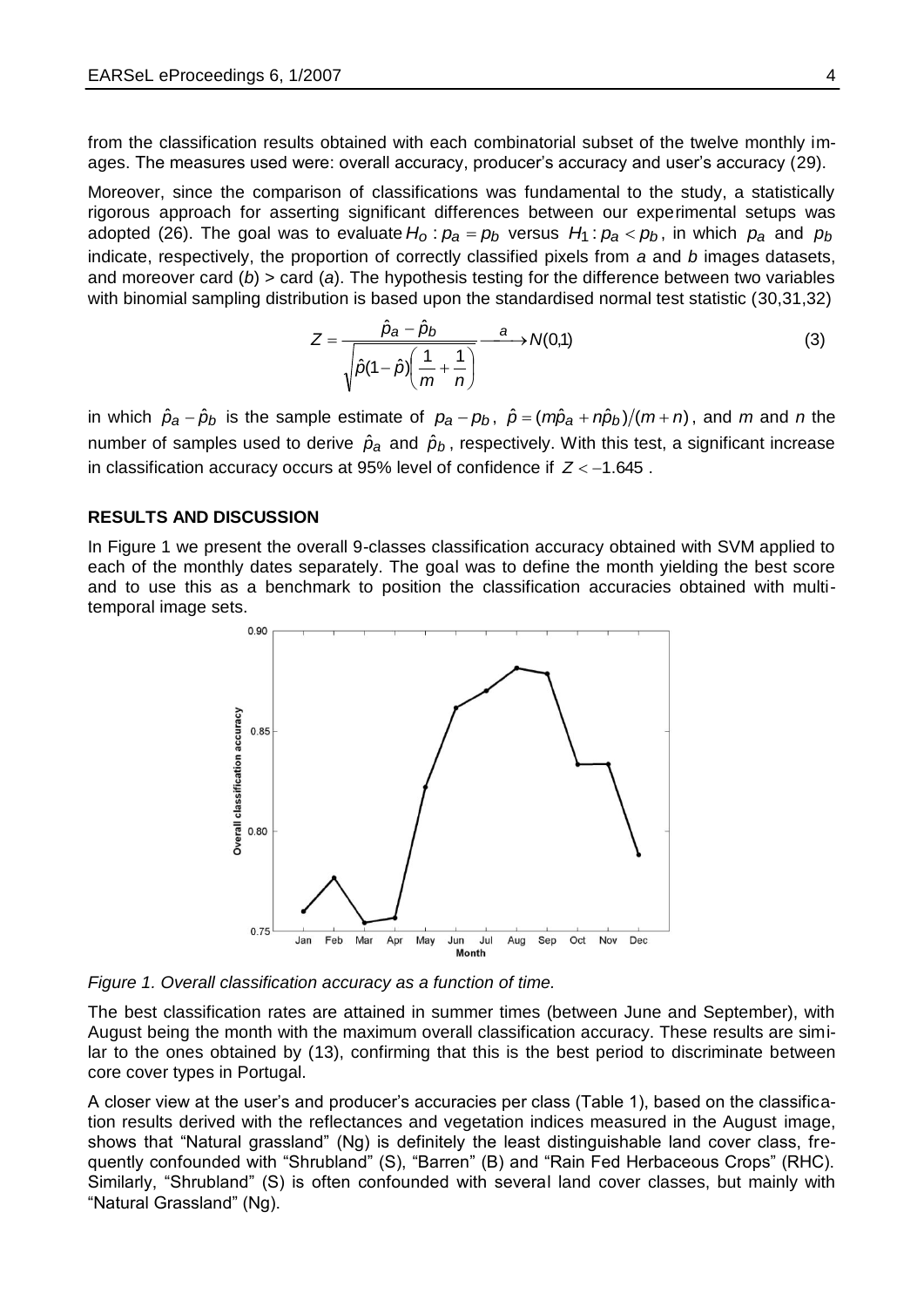Looking at Figure 2 we perceive that the core class averaged EVI time series corresponding to "Barren" (B) and "Natural grassland" (Ng) overlap in the entire summer period. Furthermore, the "Natural grassland" (Ng) profile is up to a scale factor, very similar to the "Rain Fed Herbaceous Crops" (RHC) response. Similar results were observed with NDVI and spectral bands. For these reasons, it is not surprising that classification results computed with a single summer image reveal a mixture between these cover types. However, and given the different phenology of these classes, it is reasonably expectable that adding more temporal information in the feature space, selected at phenologically critical times (e.g. February or November), should improve their particular classification performances (6). The complexity is to define which summer and winter dates should be combined to increase land cover classes discrimination.

|                        | <b>WB</b> | Ng       | <b>BCT</b> | в    | S            | <b>NCT</b> | <b>IHC</b> | <b>RHC</b>     | <b>CAA</b> | User's<br>accuracy |
|------------------------|-----------|----------|------------|------|--------------|------------|------------|----------------|------------|--------------------|
| <b>WB</b>              | 40        | $\Omega$ | 0          | 0    | $\mathbf{1}$ | 0          | $\Omega$   | $\Omega$       | $\Omega$   | 0.98               |
| <b>Ng</b>              | 0         | 5        | 0          | 1    | 4            | 0          | 0          | $\overline{2}$ | $\Omega$   | 0.42               |
| <b>BCT</b>             | $\Omega$  | 0        | 40         | 0    | 2            | 2          | 0          | 0              | $\Omega$   | 0.91               |
| в                      | $\Omega$  | 4        | 0          | 18   | 2            | $\Omega$   | 1          | 0              | 1          | 0.69               |
| S                      | 0         | 3        | 0          | 2    | 6            | 0          | 1          | 0              | $\Omega$   | 0.50               |
| <b>NCT</b>             | $\Omega$  | 0        | 0          | 0    | 2            | 53         | $\Omega$   | 0              | $\Omega$   | 0.96               |
| <b>IHC</b>             | 0         | 0        | 0          | 0    | $\mathbf{1}$ | 0          | 50         | 0              | $\Omega$   | 0.98               |
| <b>RHC</b>             | 0         | 4        | 0          | 1    | 0            | $\Omega$   | $\Omega$   | 56             | $\Omega$   | 0.92               |
| <b>CAA</b>             | 0         | 0        | 0          | 5    | 0            | $\Omega$   | $\Omega$   | 1              | 46         | 0.88               |
| Producer's<br>accuracy | 1.00      | 0.31     | 1.00       | 0.67 | 0.33         | 0.96       | 0.96       | 0.95           | 0.98       |                    |

*Table 1: User's and Producer's accuracies per class. This repartition corresponds to the SVM classification based on reflectances and vegetation indices obtained at a single date (August, 2000).*



*Figure 2: Mean EVI values as function of time for "Natural grassland" (Ng), "Barren" (B), and "Rain Fed Herbaceous Crops" (RHC). See (33) for further details on mean profiles calculation.*

In Table 2 we present the results of the classifications performed with combinatorial subsets of two dates. In all cases, a SVM is trained and optimized on reflectance from all spectral bands and vegetation indices. In Figure 3 we present, for each month *m<sup>i</sup>* (*i*=1,…,12), a box plot with the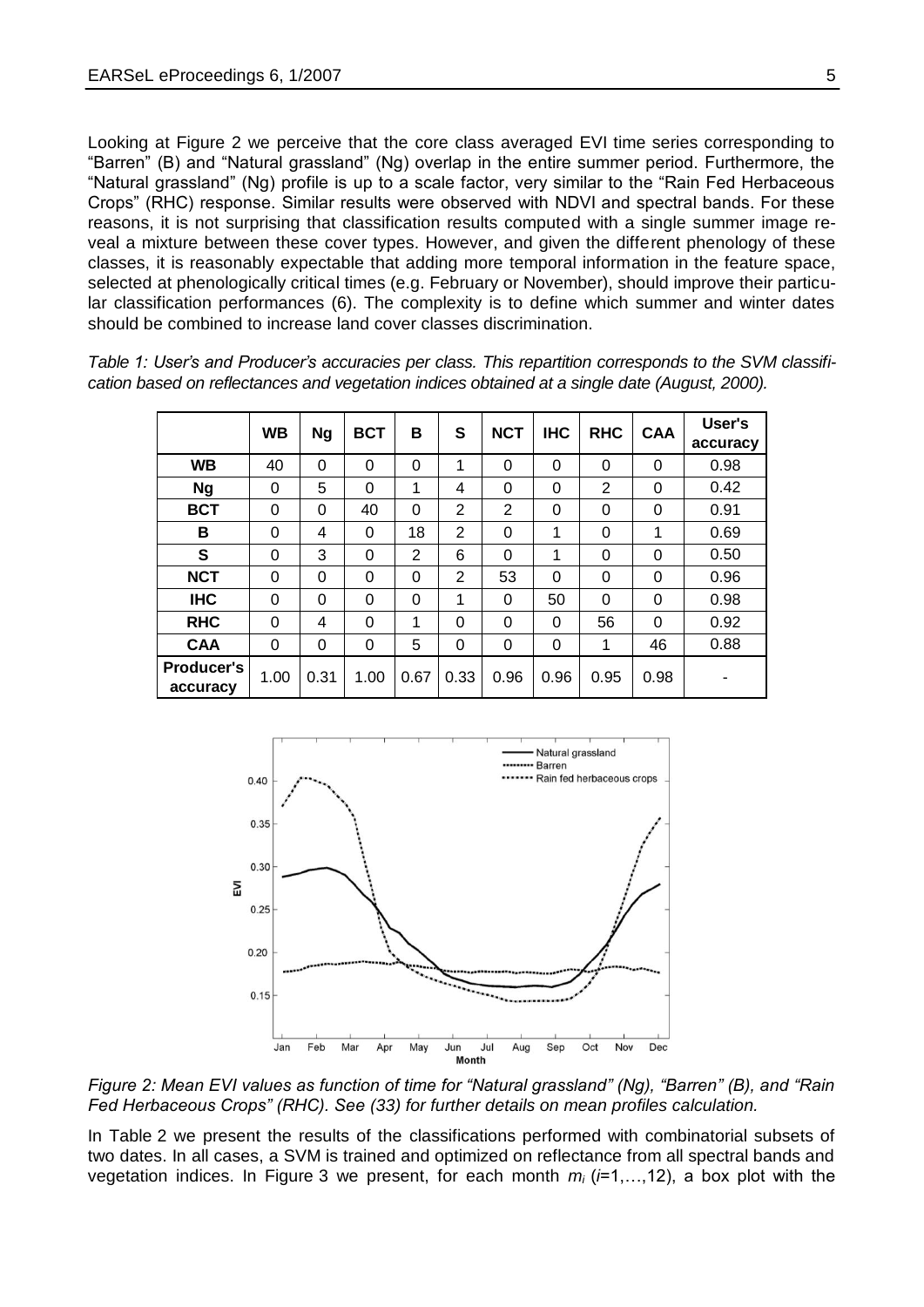overall classification accuracy distribution (median, quartile, extremes and outliers) obtained for all pair-wise combinations of *m<sup>i</sup>* with each of the remaining eleven months (Table 2).

|            | Jan  | Feb  | Mar  | Apr  | May  | Jun  | Jul  | Aug  | <b>Sep</b> | Oct  | Nov  | <b>Dec</b> |
|------------|------|------|------|------|------|------|------|------|------------|------|------|------------|
| Jan        | ۰    | 0.84 | 0.84 | 0.85 | 0.88 | 0.88 | 0.89 | 0.89 | 0.88       | 0.86 | 0.85 | 0.84       |
| Feb        | 0.84 | ٠    | 0.81 | 0.85 | 0.86 | 0.87 | 0.87 | 0.88 | 0.87       | 0.86 | 0.86 | 0.85       |
| Mar        | 0.84 | 0.81 | ٠    | 0.81 | 0.86 | 0.87 | 0.88 | 0.88 | 0.88       | 0.87 | 0.86 | 0.85       |
| Apr        | 0.85 | 0.85 | 0.81 | ۰    | 0.87 | 0.87 | 0.87 | 0.88 | 0.87       | 0.87 | 0.87 | 0.86       |
| May        | 0.88 | 0.86 | 0.86 | 0.87 | ٠    | 0.86 | 0.87 | 0.87 | 0.88       | 0.87 | 0.87 | 0.87       |
| Jun        | 0.88 | 0.87 | 0.87 | 0.87 | 0.86 | ٠    | 0.86 | 0.88 | 0.87       | 0.89 | 0.89 | 0.88       |
| Jul        | 0.89 | 0.87 | 0.88 | 0.87 | 0.87 | 0.86 | ٠    | 0.87 | 0.88       | 0.89 | 0.90 | 0.89       |
| Aug        | 0.89 | 0.88 | 0.88 | 0.88 | 0.87 | 0.88 | 0.87 | ۰    | 0.87       | 0.88 | 0.90 | 0.89       |
| <b>Sep</b> | 0.88 | 0.87 | 0.88 | 0.87 | 0.88 | 0.87 | 0.88 | 0.87 | ٠          | 0.87 | 0.88 | 0.88       |
| Oct        | 0.86 | 0.86 | 0.87 | 0.87 | 0.87 | 0.89 | 0.89 | 0.88 | 0.87       | ٠    | 0.86 | 0.87       |
| <b>Nov</b> | 0.85 | 0.86 | 0.86 | 0.87 | 0.87 | 0.89 | 0.90 | 0.90 | 0.88       | 0.86 | ۰    | 0.85       |
| <b>Dec</b> | 0.84 | 0.85 | 0.85 | 0.86 | 0.87 | 0.88 | 0.89 | 0.89 | 0.88       | 0.87 | 0.85 | ٠          |

*Table 2: Overall land cover classification accuracies obtained with combinatorial subsets of two dates.*

The most important remarks when comparing these results with those from Figure 1 is that the best median pair-wise classifications are achieved considering at least one image from summer time, and overall classification accuracies with summer images are those that have the smallest intervals of variation (Figure 3). These outcomes confirm, once again, that spectral information from summer is necessary for a superior discrimination of land cover classes in Portugal. Specifically, the maximum overall classification accuracy was obtained by combining August and November images (the same value was achieved with the subset containing July and November dates), and the median values of the classifications achieved by combining August with all other months proved to be greater than the combinatorial sets of all other dates.



*Figure 3: Overall classification accuracy per combinatorial subsets of two dates. Each box plot represents the lower quartile, median, and upper quartile of classification accuracy obtained for all pair-wise combinations of each month with each of the remaining eleven months images. Classification values that are considered as outliers are represented by "+".*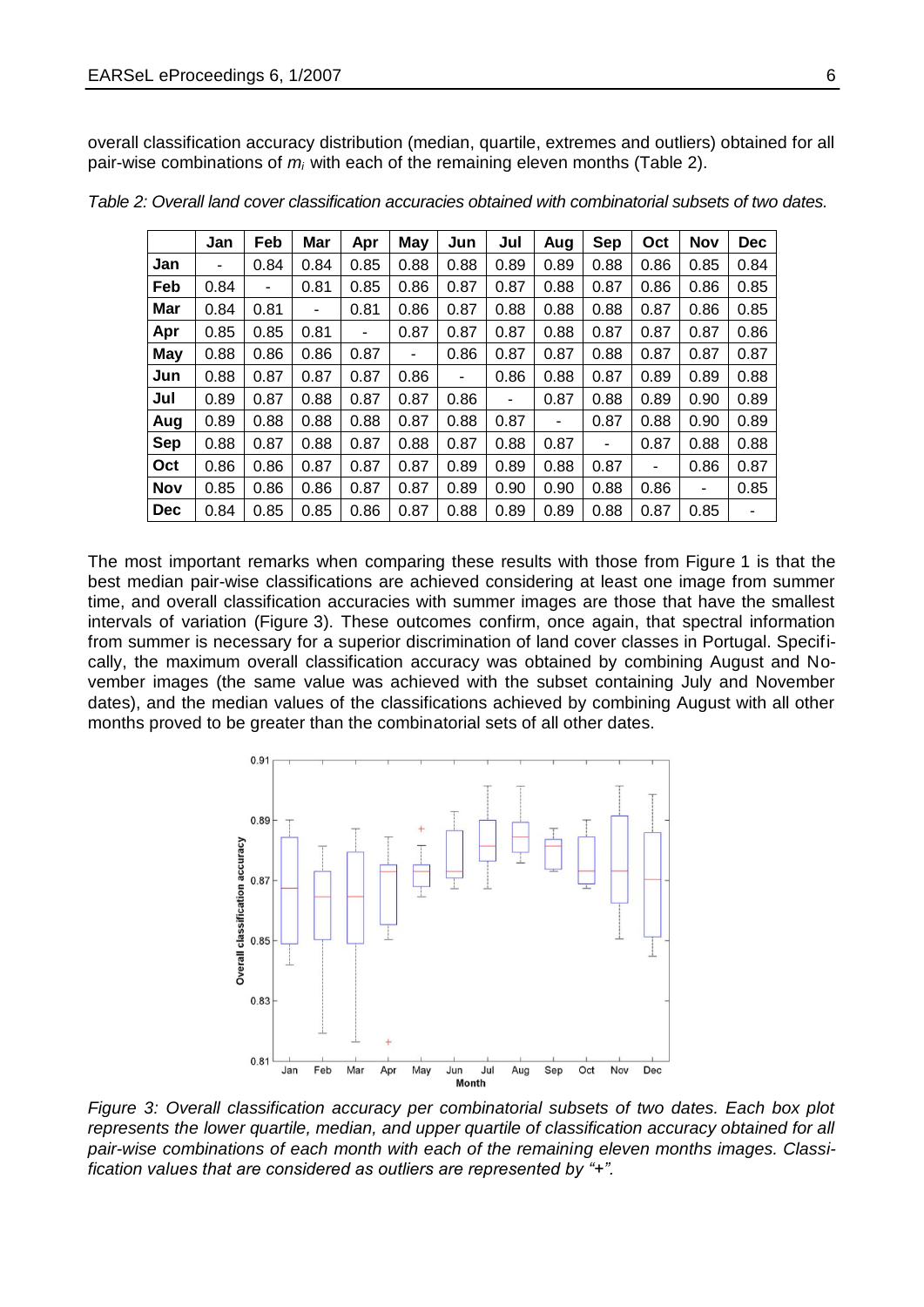This result suggests that it is most likely to obtain an overall maximum classification value if spectral information from August is in the dataset used for land cover classification. Moreover, looking closer at the results from Figure 2, we also perceive that November and December are some of the winter dates that maximize the distance between the mean profiles of cover types that mix up in summer (e.g. Ng and B). For that reason, it is expected that the classification accuracies of these classes could be increased by using these dates together with the summer dates as input features for classification. Classification results with two dates proved that the previous analysis of EVI mean profiles of Figure 2 is sensitive, and that the overall classification accuracy can be increased by using spectral features from different seasons (summer and winter) in the classification process (Table 3).

A similar classification approach with combinatorial subsets of three dates was also performed. Figure 4 compares the best overall classification accuracies obtained when training a SVM (i.e. optimizing its parameters) on observations from month *mi*, from the pair (*mi*, *mj*), and from the triplet (*mi*, *mj*, *mk*). For each *m<sup>i</sup>* - combination, only the best classification accuracy is displayed.



*Figure 4: Overall classification accuracy obtained with observations from a single date and from combinatorial sets of two and three dates. For each month, only the best overall classification accuracies obtained by combining it with one and two other dates are displayed.*

This figure shows that increasing the temporal spectral features for classification maximizes the monthly overall classification accuracy achievable with single date information. However, this is mostly evident for months out of the summer period, which are the ones that clearly benefit from those combinations, whereas it is not so important for the classification results achieved with a single date in summer. This is an important result showing that the best classification accuracy attained with single date information is quite similar to those attained with two and three dates.

Classification accuracies for the nine land cover classes using single-date, two-dates, three-dates and twelve-dates spectral information and vegetation indices as input features for the classification with SVM are presented in Table 3. Notice that for two and three dates, only the combinatorial set with the best overall classification accuracy in each case is presented.

Looking at the results of this table we perceive that overall and particular classification accuracies obtained with one or more dates are quite similar. The classification results showed that embedding information available for all dates simultaneously had to face the problem of insufficient training data, which modestly degraded the classification scores previously obtained for some classes with only two and three dates. Also, the sparseness of available samples adds to the classification difficulty. However, we notice that using spectral data and vegetation indices from August and November images as input features for classification, the overall accuracy was improved, as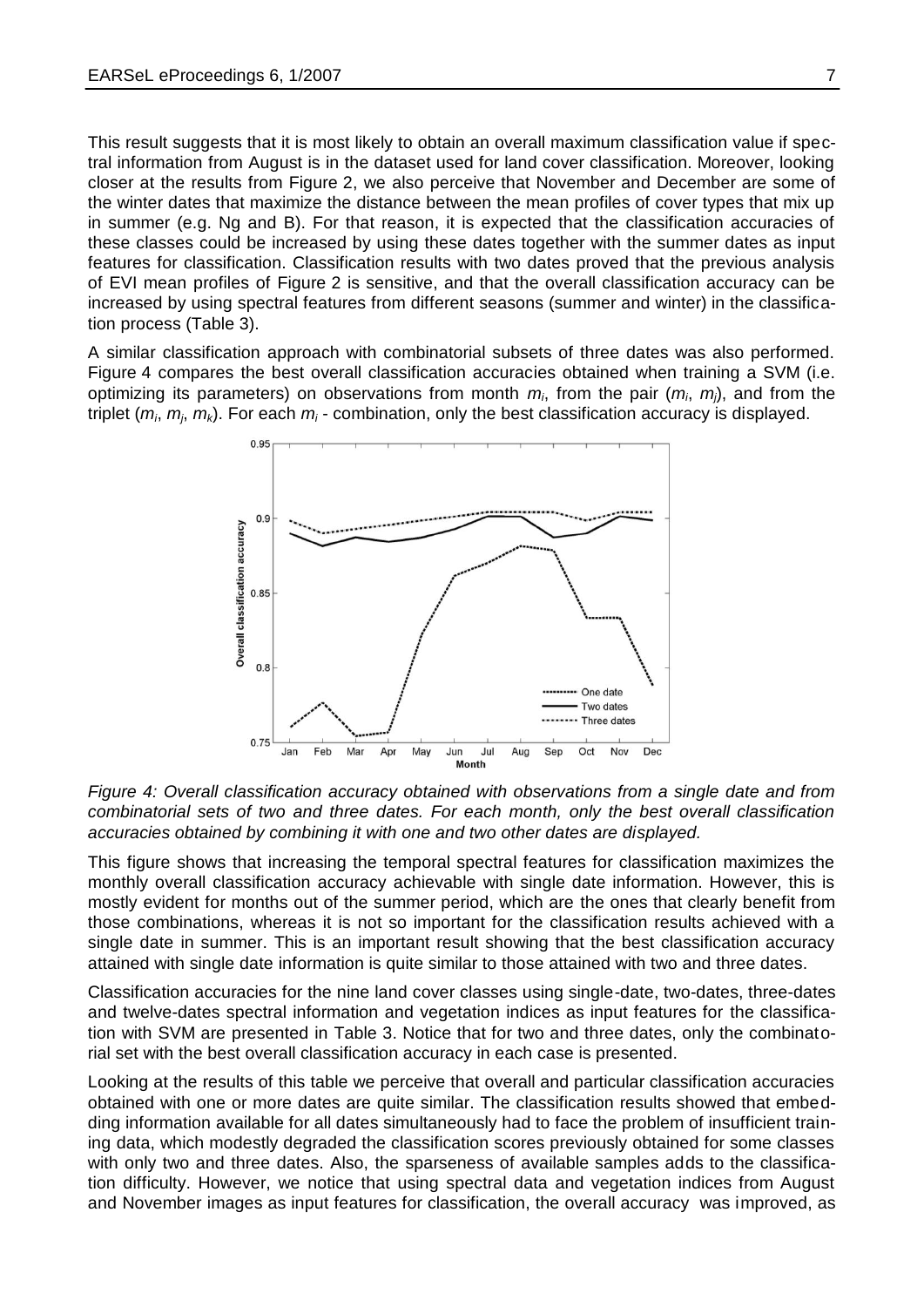well as the producer's accuracies of "Shrubland" (S), "Barren" (B) and agricultural (IHC, RHC) classes. This is the most important result proving that multi-temporal data, may be redundant regarding the overall classification task, but can turn out to be useful at separating two specific classes (which does not necessarily mean that individually those classes will be correctly identified in a multi-class classification context).

*Table 3. Overall classification accuracies from the best single date classification, from the best two and three-dates combinatorial sets and from the twelve-dates association. The table shows the individual classification accuracy for each class (producer's accuracy) and overall accuracy.*

| Number of input dates for classification |        |      |                                            |       |  |
|------------------------------------------|--------|------|--------------------------------------------|-------|--|
| Land cover class                         |        | 2    | З                                          | 12    |  |
|                                          | August |      | August + November August + November + July | Dates |  |
| Water Bodies (WB)                        | 1.00   | 1.00 | 1.00                                       | 1.00  |  |
| Natural grassland (Ng)                   | 0.31   | 0.31 | 0.31                                       | 0.38  |  |
| Broadleaved Closed Trees (BCT)           | 1.00   | 0.98 | 0.95                                       | 0.95  |  |
| Barren (B)                               | 0.67   | 0.70 | 0.74                                       | 0.67  |  |
| Shrubland (S)                            | 0.33   | 0.44 | 0.39                                       | 0.33  |  |
| Needleleaved Closed Trees (NCT)          | 0.96   | 0.96 | 0.96                                       | 0.96  |  |
| Irrigated Herbaceous Crops (IHC)         | 0.96   | 0.98 | 1.00                                       | 0.98  |  |
| Rain Fed Herbaceous Crops (RHC)          | 0.95   | 0.98 | 1.00                                       | 0.98  |  |
| Continuous Artificial Areas (CAA)        | 0.98   | 0.98 | 0.98                                       | 1.00  |  |
| <b>Overall accuracy</b>                  | 0.89   | 0.90 | 0.90                                       | 0.90  |  |

Table 4 provides the *Z* values calculated in order to check how significant the improvements in overall classification accuracy are when we take into account more than one single-date spectral features and vegetation indices for classification. *Z* values were computed considering the proportion of correctly classified sample units per combinatorial subset presented in Table 3. If the calculated *Z* value is smaller than -1.645, the difference between the overall classification accuracies obtained with two different imagery time sets can be interpreted as a significant increase in classification accuracy at a 95% confidence level.

*Table 4: Z values to appraise the significance of the difference between classification accuracies from the best single date classification, from the best two and three-dates combinatorial sets and from the twelve-dates association.* 

| Number of input dates<br>for classification |         | 2       | 3       | 12      |
|---------------------------------------------|---------|---------|---------|---------|
|                                             |         | $-0.61$ | $-0.74$ | $-0.36$ |
|                                             | $-0.61$ |         | $-0.13$ | 0.25    |
|                                             | $-0.74$ | $-0.13$ |         | 0.38    |
| 12                                          | $-0.36$ | 0.25    | 0.38    |         |

The results introduced in Table 4 show that there is no significant improvement between the performances of SVM using spectral data from one, two, three or even twelve dates as input features for classification (all calculated *Z* values are superior to -1.645). It can be concluded that for this land cover sample set, all combinations of time features are equivalent for classification with SVM. This result was not surprising, since it has been previously shown in (3) that the temporal domain was not relevant for land cover classification with MODIS data in Arizona. Still, it is impor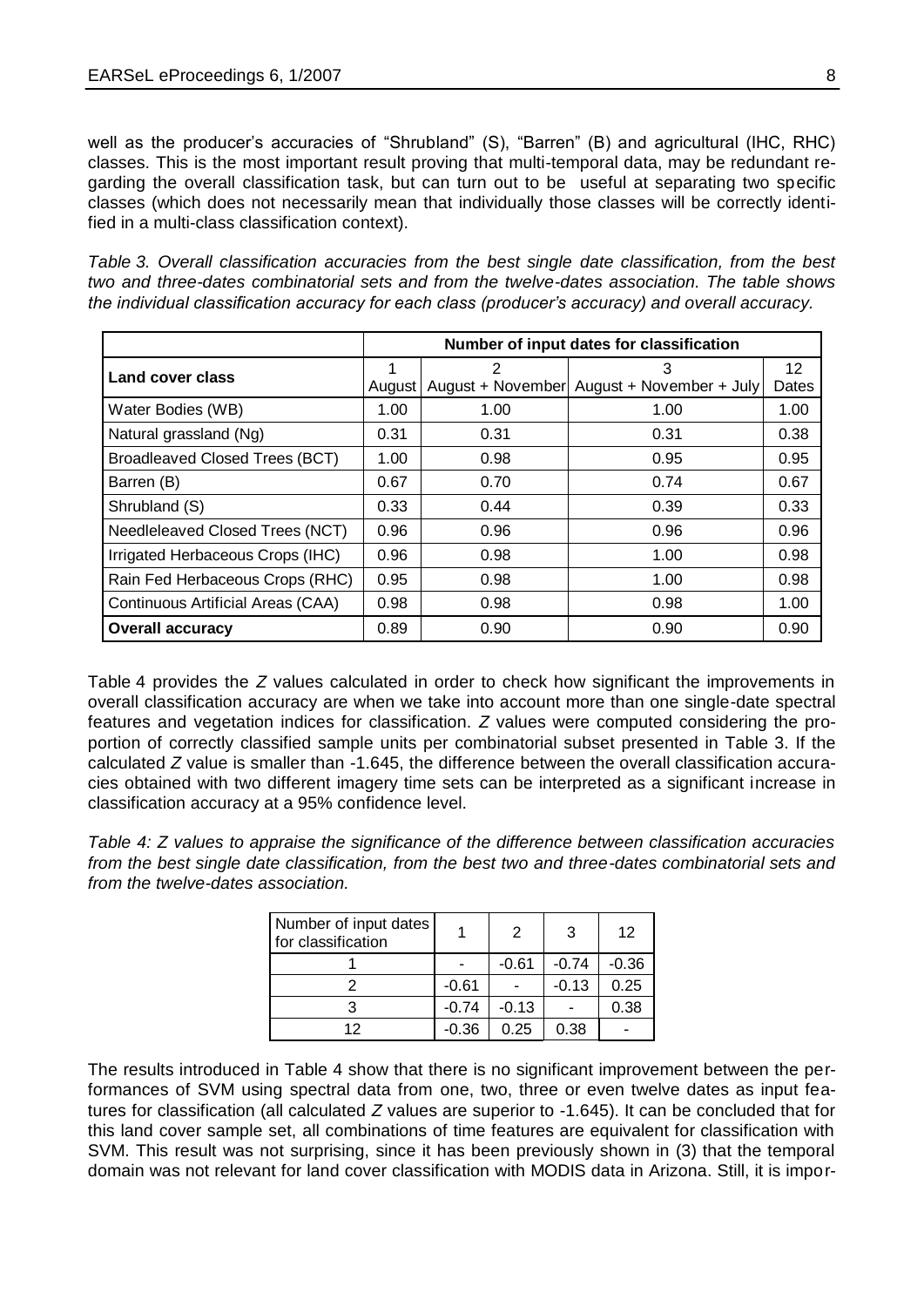tant to note that overall classification accuracy results always benefit from the addition of multitemporal information, as observed in Table 3.

#### **CONCLUSIONS**

The results we obtained show that combining intra-annual monthly spectral information for land cover classes' discrimination in Portugal does not significantly improve the best overall classification attained with single date information. Spectral data from summer dates proved to be indispensable for most land cover classes' discrimination, but pair-wise classes discrimination benefit from the inclusion of spectral data of at least one winter date. Thus, we should remark that the use of multi-temporal imagery data for the discrimination between particular land cover classes proved to be important, although overall accuracy did not significantly benefit from it. However, since spectral profiles of vegetation classes are in general smooth slowly varying functions, it is expectable that few temporal spectral features are sufficient to assemble most of the discriminant information.

From a methodological viewpoint, SVM proved to be insensitive to the dimensionality of input data, given that similar overall land cover classification accuracy results were obtained with one and twelve monthly imagery spectral data.

#### **ACKOWLEDGEMENTS**

This study was carried out in the framework of the project *LANDEO - User driven land cover characterisation for multi-scale environmental monitoring using mulit-sensor earth observation data* (PDCTE/MGS/49969/2003) funded by *Programa Dinamizador das Ciências e Tecnologias para o Espaço* from *Fundação para a Ciência e Tecnologia*, and from the *Announcement of Opportunity for the Utilisation of ERS and ENVISAT Data* from European Space Agency (ESA). Research by Hugo Carrão was founded by the *Fundação para a Ciência e Tecnologia* (SFRH/BD/18447/2004). This work was partially performed while Hugo Carrão was visiting INRIA Rhône-Alpes granted with a six month INRIA scholarship.

## **REFERENCES**

- 1 Vieira C A O, P M Mather & P Aplin, 2001. Multitemporal classification of agricultural crops using the spectral-temporal response surface. In: Proceedings of the First International Workshop on the Analysis of Multi-Temporal Remote Sensing Images, edited by L Bruzzone & P Smits, University of Trento, Italy (World Scientific, Singapore) 290-297
- 2 Maxwell S K, R Hoffer & P L Chapman, 2002. AVHRR channel selection for land cover classification. International Journal of Remote Sensing, 23: 5061-5073
- 3 Borak J S & A H Strahler, 1999. Feature selection and land cover classification of a MODISlike data set for a semiarid environment. International Journal of Remote Sensing, 20: 919- 938
- 4 Loveland T R, J M Merchant, D O Ohlen & J F Brown, 1991. Development of a land-cover characteristics database for the conterminous U.S.. Photogrammetric Engineering and Remote Sensing, 57: 1453-1463
- 5 Maxwell S K, R Hoffer & P L Chapman, 2002a. AVHRR composite period selection for land cover classification. International Journal of Remote Sensing, 23: 5043-5059
- 6 Knight J F, R L Lunetta, J Ediriwickrema & S Khorram, 2006. Regional scale land-cover characterization using MODIS-NDVI 250 m multi-temporal imagery: A Phenology Based Approach. GIScience and Remote Sensing, 43: 1-23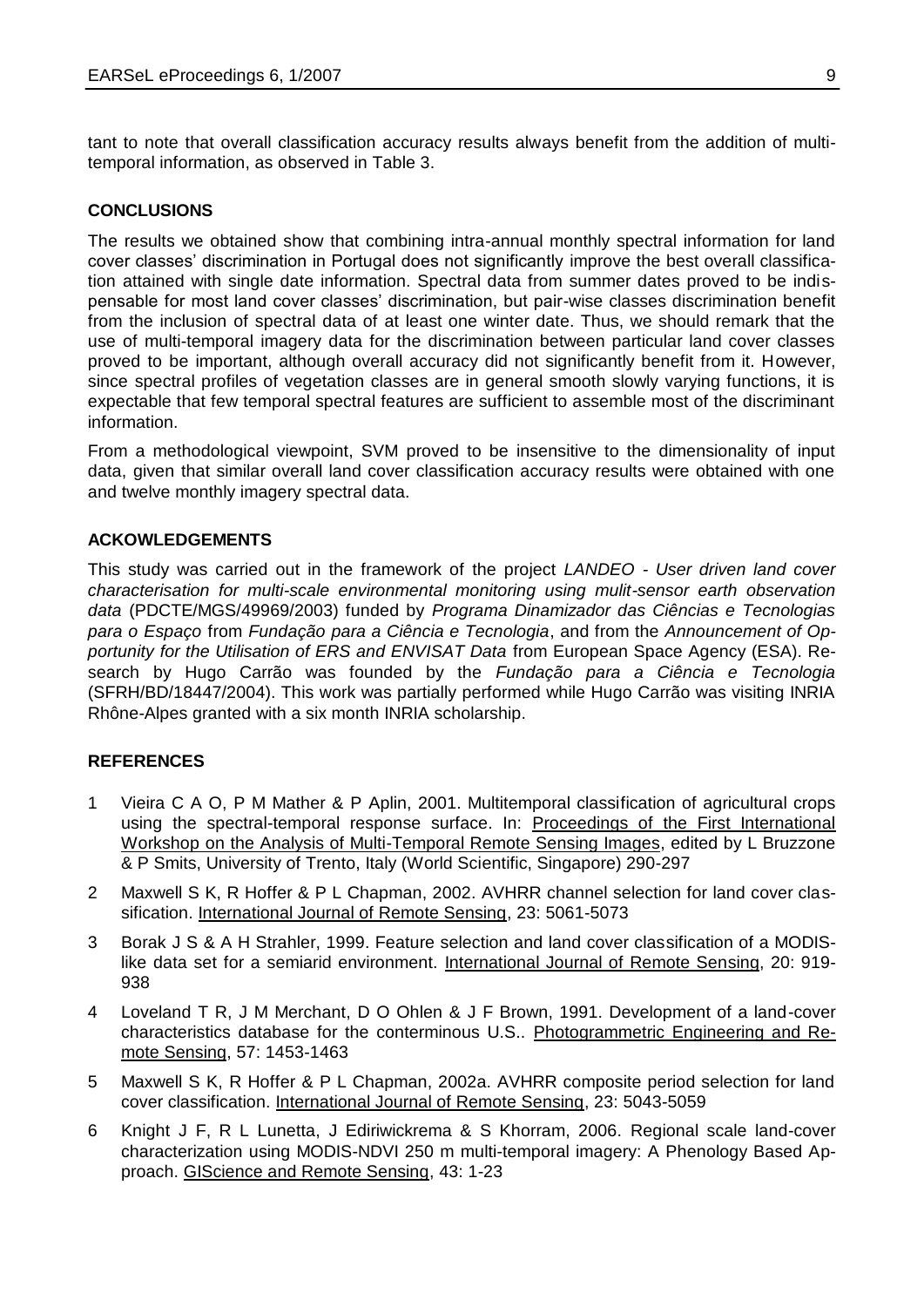- 7 Van Dijk A, S L Callis, C M Sakamoto & W L Decker, 1987. Smoothing vegetation index profiles: an alternative method for reducing radiometric disturbances in NOAA/AVHRR data. Phtogrammetric Engineering and Remote Sensing, 53: 1059-1067
- 8 Duchemin B, D Guyon & J P Lagouarde, 1999. Potential and limits of NOAA-AVHRR temporal composite data for phenology and water stress monitoring of temperate forest ecosystems. International Journal of Remote Sensing, 20: 895-917
- 9 Brown J, T Loveland, D Ohlen & A Zhu, 1999. The Global Land Cover Characteristis Database: The Users' Perspective. Photogrammetric Engineering and Remote Sensing, 65: 1069- 1064
- 10 Laporte N, S J Goetz, C O Justice & M Heinicke, 1998. A new land cover map of central Africa derived from multi-resolution, multi-temporal AVHRR data. International Journal of Remote Sensing, 19: 3537-3550
- 11 Carrão, H, P Gonçalves & M Caetano, 2006. MERIS based land cover characterization: a comparative study. In: Proceedings of the ASPRS 2006 Annual Conference - Prospecting for Geospatial Information Integration (Reno, Nevada) unpaginated CD-ROM, 13 pp.
- 12 Oliveira P, P Gonçalves & M Caetano, 2005. Land cover time profiles from linear mixture models applied to MODIS images. In: Proceedings of the 31st International Symposium on Remote Sensing of Environment (Saint Petersburg, Russian Federation) unpaginated CD-ROM, 4 pp.
- 13 Gonçalves P, H Carrão, A Pinheiro & M Caetano, 2006. Land cover classification with Support Vector Machine applied to MODIS imagery. In: Global Developments in Environmental Earth Observation from Space, edited by A Marçal (Rotterdam: Millpress) 517-525
- 14 Clevers J G P W, R Zurita Milla, M Schaepman & H Bartholomeus, 2004. [Using MERIS on](http://earth.esa.int/workshops/salzburg04/papers_posters/3A2_clevers_240.pdf)  [Envisat for land cover mapping.](http://earth.esa.int/workshops/salzburg04/papers_posters/3A2_clevers_240.pdf) In: [Proceedings of the 2004 Envisat & ERS Symposium,](http://earth.esa.int/workshops/salzburg04/) Salzburg, Austria (ESA SP-572, April 2005).
- 15 Gessner U, K P Gunther & S W Maier, 2004. [Landcover/land use map of Germany based on](http://earth.esa.int/workshops/salzburg04/papers_posters/3P05_12_gessner_461.pdf)  [MERIS full resolution data.](http://earth.esa.int/workshops/salzburg04/papers_posters/3P05_12_gessner_461.pdf) In: [Proceedings of the 2004 Envisat & ERS Symposium,](http://earth.esa.int/workshops/salzburg04/) Salzburg, Austria (ESA SP-572, April 2005).
- 16 Skinner L & A Luckman, 2003. [Deriving Land Cover information over Siberia using MERIS](http://envisat.esa.int/workshops/meris03/participants/45/paper_35_skinner.pdf)  [and MODIS data.](http://envisat.esa.int/workshops/meris03/participants/45/paper_35_skinner.pdf) In: [Proceedings of the MERIS User Workshop,](http://envisat.esa.int/workshops/meris03/MERIS_Abstracts.htm) Frascati, Italy (ESA SP-549, May 2004)
- 17 Duong N D, 2004. [Land cover mapping of Vietnam using](http://gisws.media.osaka-cu.ac.jp/gisideas04/viewpaper.php?id=90) MODIS 500m 32-day global com[posites.](http://gisws.media.osaka-cu.ac.jp/gisideas04/viewpaper.php?id=90) In: [International Symposium on Geoinformatics for Spatial Infrastructure Develop](http://gisws.media.osaka-cu.ac.jp/gisideas04/)[ment in Earth and Allied Sciences](http://gisws.media.osaka-cu.ac.jp/gisideas04/) (Hanoi, Vietnam) 6 pp.
- 18 Stibig H & T Bucha, 2005. [Feasibility study on the use of medium resolution satellite data for](http://www-gvm.jrc.it/tem/PDF_publis/2005/Stibig%20Bucha_detection%20Logging%20Russia_05_full%20text.pdf)  [the detection of forest cover change caused by clear cutting of coniferous forests in the](http://www-gvm.jrc.it/tem/PDF_publis/2005/Stibig%20Bucha_detection%20Logging%20Russia_05_full%20text.pdf)  [northwest of Eurasia.](http://www-gvm.jrc.it/tem/PDF_publis/2005/Stibig%20Bucha_detection%20Logging%20Russia_05_full%20text.pdf) EUR 21579 EN (Office for Official Publication of the European Communities, Luxembourg) June 2005, 42 pp.
- 19 Friedl M A, D K McIver, X Y Zhang, J C F Hodges, A Schnieder, A Bacinni, A H Strahler, A Cooper, F Gao, C Schaaf & W Liu, 2001. Global land cover classification results from MODIS. In: Geoscience and Remote Sensing Symposium 2001. IGARSS '01. IEEE 2001 International (Sidney, Australia) 733-735
- 20 Pal M & P M Mather, 2005. Support vector machines for classification in remote sensing. International Journal of Remote Sensing, 26: 1007-1011